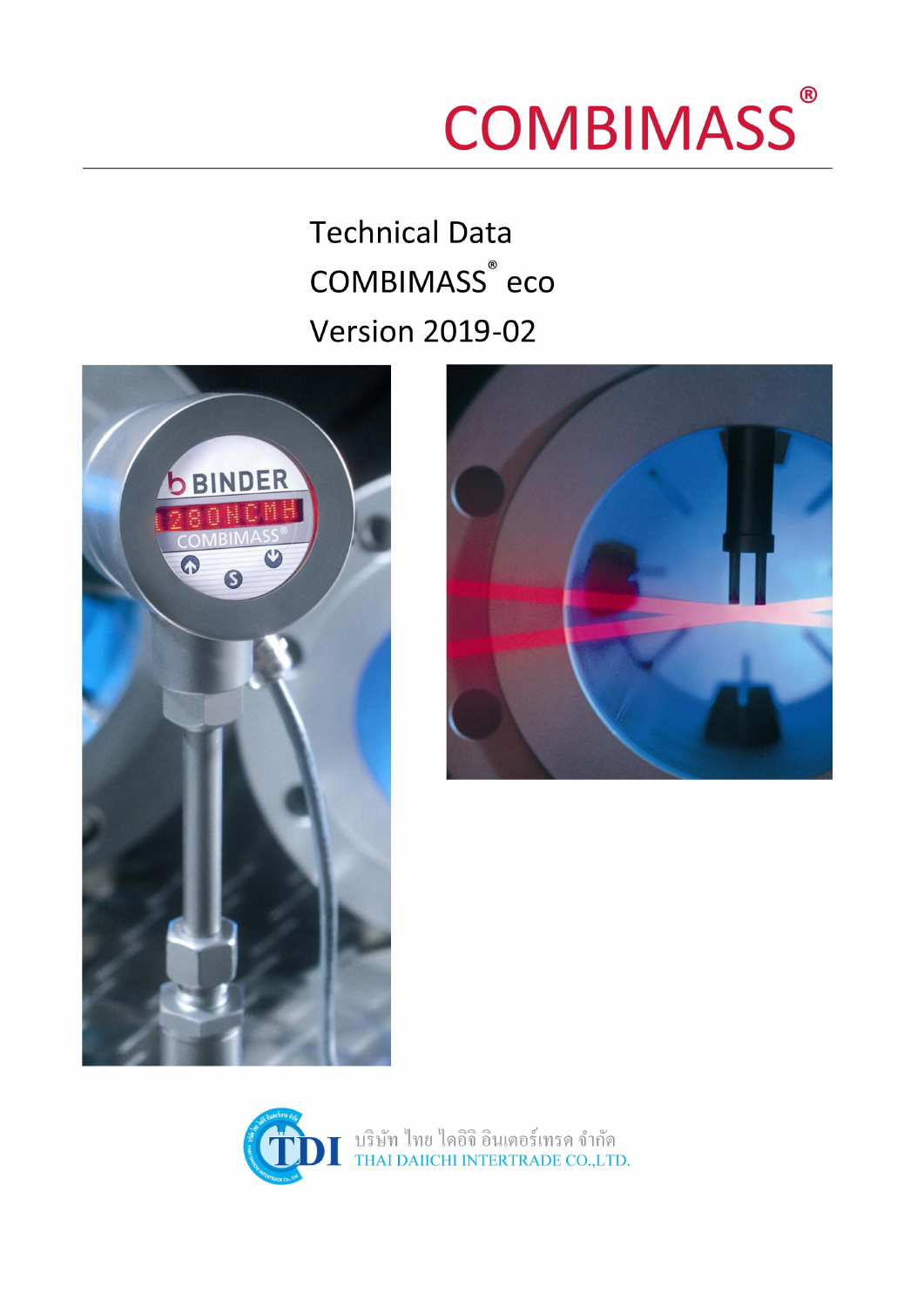# THE SYSTEM COMBIMASS®

The field transmitters of the COMBIMASS<sup>®</sup>eco series are suitable for gas flow measurement and cover a wide range of different applications. The instruments can be employed for process temperatures up to 220°C and are available in explosion proof versions. The flow transmitters apply thermal dispersion technology in order to measure directly in dry gases the standard volumetric or gas mass flow, regardless of the operating pressure and temperature of the medium.

All units of the COMBIMASS<sup>®</sup> series are characterized by high-performance digital signal processing. Important features of the transmitter electronics for the purposes of practical operation are the temperature compensation and the opportunity to select different measuring modes (choice between constant current or constant temperature principle).

The electronics of the COMBIMASS eco is located in a compression-proof dual compartment stainless steel enclosure. Optionally a 10 digits LED display with control panel is available for indication of actual flow rate or totalized flow as well as for field programming of the flow meter.

For transmission of the flow signal an isolated 4-20 mA analog output as well as a field selectable pulse output are available. For intrinsically safe operation a dedicated process interface module has been developed for the power supply of the flow transmitter. In such a case, the signal output is done via an I/O module installed downstream of the process interface module. The circuitry of the process interface module and the I/O module is located in a top DIN-rail housing for easy switch cabinet assembly. Also an optionally available graphic display can be installed there.

The flow transmitter can be combined with a wide range of different sensors of the COMBIMASS® family and assembled individually according to the specific application. Each flow meter will be tested prior to shipment and calibrated at our CAMASS<sup>®</sup> calibration centre under actual operating conditions (piping layout, gas composition, pipe diameter, flow direction,...).

A special application is the measurement of wet biogas from digesters in sewage treatment plants or from landfills. The dampness portion will be measured too. Therefore the gas mass flow at standard conditions according DIN 1343 paper cannot be measured directly, since the request of 0% relative humidity is not fulfilled. The maximum waterdamp portion at saturation point depends only on gas temperature and is represented by a well-known equation. The temperature information of the non-heated reference sensor is used to determine and compensate the humidity in the biogas directly in the electronic part of the housing.

Thus the dry gas mass flow can be determined at standard conditions finally, if the installation point is chosen well at a place where gas is waterdamp saturated. If not, special additional and expensive dew-point probes must be used for humidity correction. Thermal dispersion technology is suited particularly well for the use in wet biogas compared to other technologies (e.g. Vortex, ultrasonic, mechanical counters), since even at small gas speeds the measurement is very precise. A further substantial advantage is that all necessary compensations can take place directly in that one measuring instrument. The installation is not more simply at lower costs, the failure probability is lower than using a combination of three measuring instruments (temperature, pressure and flow) and no error summarization will take place.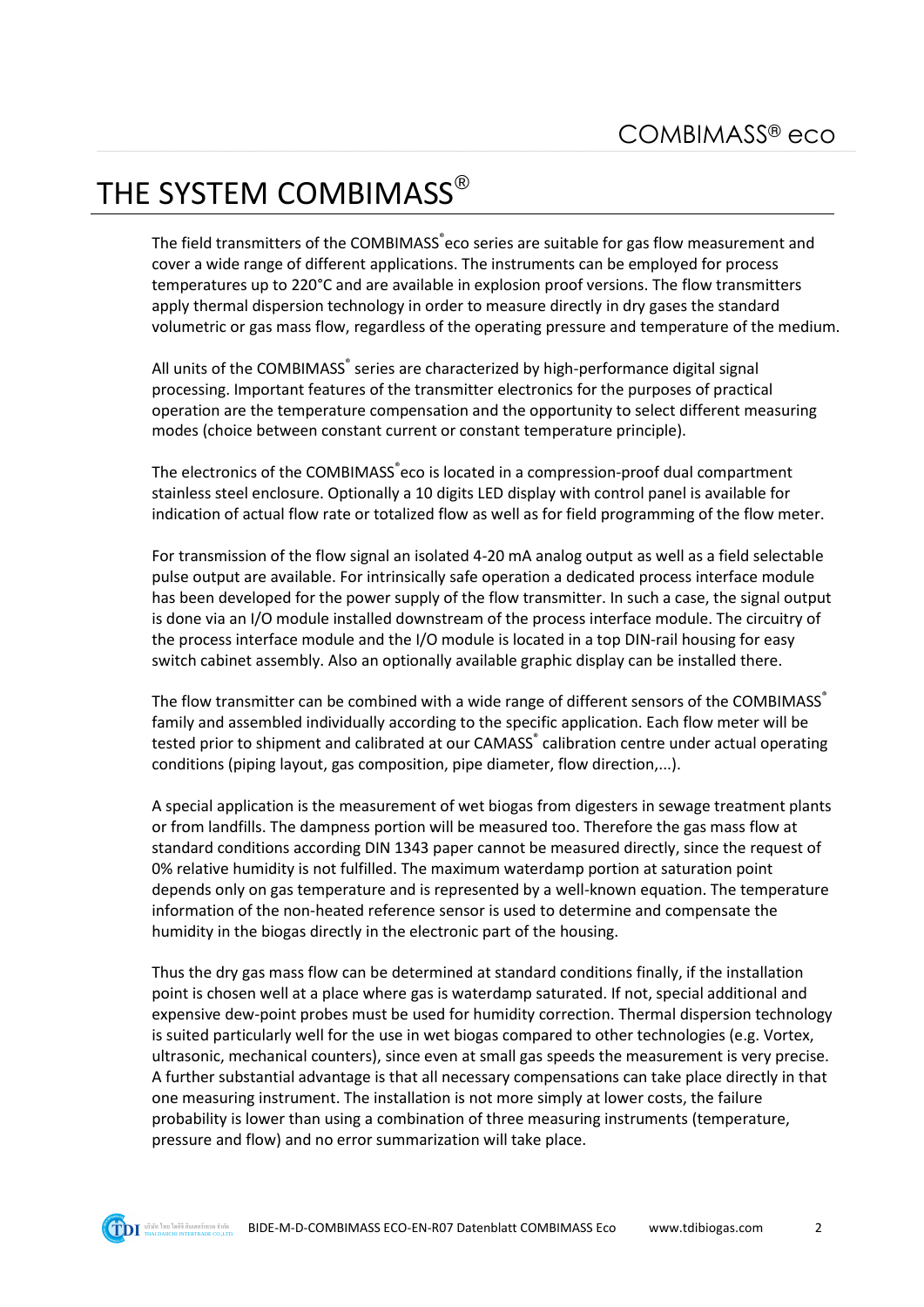# SMART FEATURES

- Thermal flow meter for direct measurement of normal volumetric or gas mass flows in dry gases
- Flow rate measurement unaffected by pressure and temperature fluctuations
- integrated humidity correction for digester gas flow meter
- Pressure-proof dual compartment stainless steel enclosure
- Compact and rugged design for exceptional reliability
- Easy to install and service
- Unmatched accuracy due to digital signal processing
- Temperature compensated flow rate measurement
- Choice of different measuring modes
- Expandable due to modular design
- Wide range of different sensors for each specific application
- EEx [ed] Zone 1 / EEx [ia] Zone 0 optionally available

## APPLICATION VERSATILITY

- Compressed air flow rate measurement and balancing
- Air and technical gases
- Combustion gases such as methane, propane, natural gas, etc.
- Exhaust air and waste gases
- Combustion air in incineration plants
- Biogas in sewage treatment, landfill and environmental installations
- Process gases
- Gases and gas mixtures of known composition

## SPECIFICATIONS

| Measuring principle | Gas flow measurement based on thermal dispersion technology                                                                                                                                                                                                  |  |
|---------------------|--------------------------------------------------------------------------------------------------------------------------------------------------------------------------------------------------------------------------------------------------------------|--|
| Applications        | Compressed air, air, technical gases, inert gases, supply gases, combustion<br>gases, process gases, explosive gases, gases and gas mixtures of known<br>composition, depending on choice of sensor                                                          |  |
| Measured parameter  | • Gas mass flow [kg/h]<br>• Standard volumetric flow [Nm <sup>3</sup> /h]<br>• Standard flow velocity [Nm/s]                                                                                                                                                 |  |
| Signal processing   | Microprocessor based, fully digital signal processing                                                                                                                                                                                                        |  |
| Measuring mode      | Constant current or constant temperature principle<br>Note:<br>The measuring mode will be selected by our qualified technicians<br>depending on the application requirements during calibration of the flow<br>meter and may not be changed by the operator. |  |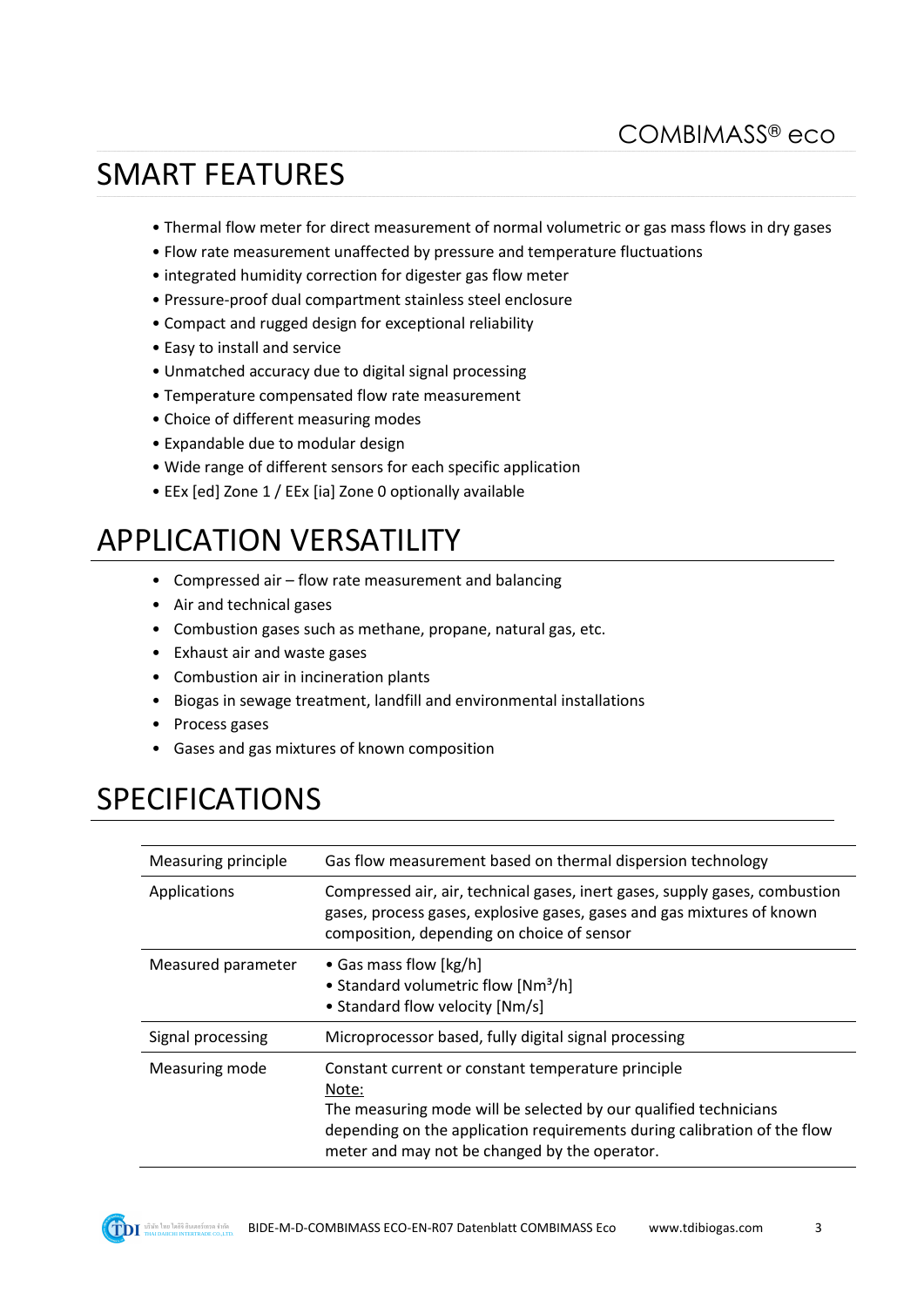| <b>TECHNICAL DATA</b>       |                                                                                                                                                                                                                                                                                                                                                                                                                                                                                                                                             |  |  |
|-----------------------------|---------------------------------------------------------------------------------------------------------------------------------------------------------------------------------------------------------------------------------------------------------------------------------------------------------------------------------------------------------------------------------------------------------------------------------------------------------------------------------------------------------------------------------------------|--|--|
| Calibration                 | One calibration group with advanced temperature compensation                                                                                                                                                                                                                                                                                                                                                                                                                                                                                |  |  |
|                             | Following different types of calibration for COMBIMASS® and VACOMASS®<br>products are available:                                                                                                                                                                                                                                                                                                                                                                                                                                            |  |  |
|                             | Type 1: Standard-Calibration of a single-point COMBIMASS® flow meter<br>under actual operating conditions in our CAMASS® Calibration Lab. This<br>standard calibration will be done under the assumption that sufficient inlet<br>and outlet straight pipe runs are available for installation of the<br>COMBIMASS <sup>®</sup> flow meter. Process parameters like temperature, pressure,<br>installation details of piping and gas composition will be considered to<br>achieve a high accuracy of flow metering.                         |  |  |
|                             | Type 2: Calibration of the COMBIMASS® multi-point flow meter system<br>under actual operating conditions in our CAMASS® Calibration Lab. Process<br>parameters like temperature, pressure, installation details of piping and<br>gas composition will be considered to achieve a high accuracy of flow<br>metering.<br>Type 3: Calibration of a COMBIMASS® flowmeter under consideration of<br>the actual piping isometry (scale 1:1). Process parameters like<br>temperature, pressure, installation details of piping and gas composition |  |  |
|                             | will be considered to achieve a high accuracy of flow metering.<br>Type 4: Calibration of a COMBIMASS® flowmeter in combination with the<br>COMBIMASS® flow conditioner as a complete unit to reduce/eliminate<br>influences due to flow pulsations or flow swirls. Process parameters like<br>temperature, pressure, installation details of piping and gas composition<br>will be considered to achieve a high accuracy of flow metering.                                                                                                 |  |  |
|                             | Type 5: Calibration of a COMBIMASS® flowmeter as a real gas calibration<br>(calibration loop is filled with real gas). Process parameters like<br>temperature, pressure and installation details of piping will be considered<br>to achieve a high accuracy of flow metering.                                                                                                                                                                                                                                                               |  |  |
|                             | Type 6: Calibration takes place in comparison with master calibration<br>devices (and according to contractual requirements) on an DAkkS-certified<br>(German accredited Institute) Calibration Lab using measuring equipment,<br>which is regularly and traceable recalibrated by the PTB (Physikalisch<br>Technische Bundesanstalt).                                                                                                                                                                                                      |  |  |
|                             | Type 7: Further pipe elements like valves are considered during calibration,<br>incl. flow profile distortion.                                                                                                                                                                                                                                                                                                                                                                                                                              |  |  |
| Enclosure                   | Pressure proof dual compartment enclosure, 1.4571, Ø 50 mm                                                                                                                                                                                                                                                                                                                                                                                                                                                                                  |  |  |
| Protection class            | <b>IP68</b>                                                                                                                                                                                                                                                                                                                                                                                                                                                                                                                                 |  |  |
| <b>Explosion protection</b> | Approvals according to ATEX (optional):<br>$\bullet$ EEx [ed] - Zone 1                                                                                                                                                                                                                                                                                                                                                                                                                                                                      |  |  |
|                             | • EEx [ia] $-$ Zone 0                                                                                                                                                                                                                                                                                                                                                                                                                                                                                                                       |  |  |
| Power consumption           | max. 1,1 Watt                                                                                                                                                                                                                                                                                                                                                                                                                                                                                                                               |  |  |
| <b>Ambient conditions</b>   | Ambient temperature -40°C to 80°C, 80% Relative humidity                                                                                                                                                                                                                                                                                                                                                                                                                                                                                    |  |  |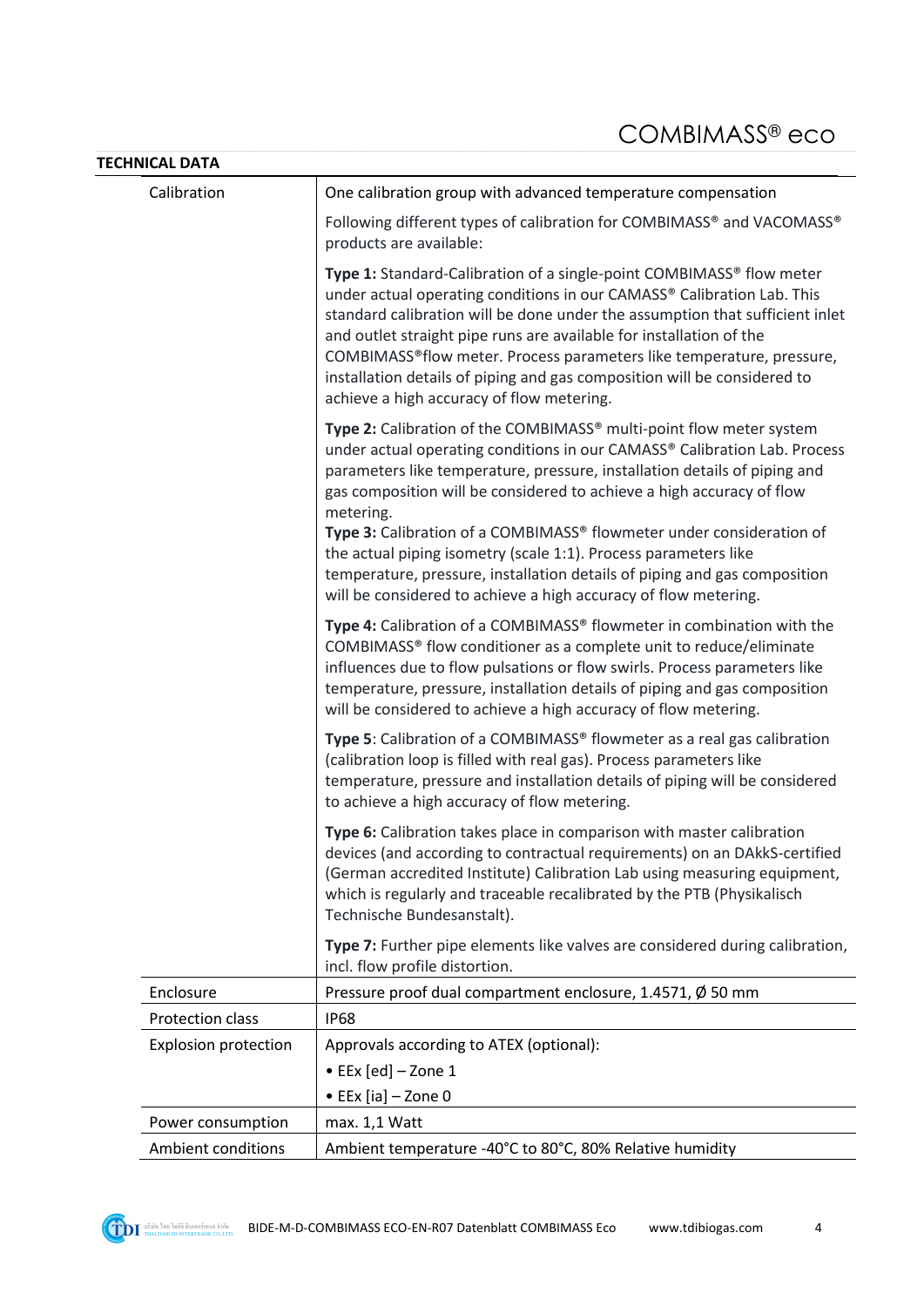#### **TECHNICAL DATA**

| Power supply                                                                 | 18-36 VDC (power supply via standard supply units possible)                                                                                                                                                  |                                                                     |  |
|------------------------------------------------------------------------------|--------------------------------------------------------------------------------------------------------------------------------------------------------------------------------------------------------------|---------------------------------------------------------------------|--|
|                                                                              | For intrinsically safe operation $-$ EEx [ia] $-$ power supply via process<br>interface module                                                                                                               |                                                                     |  |
| Reproducibility<br>(electronics)                                             | 0,125% of reading                                                                                                                                                                                            |                                                                     |  |
| System accuracy<br>(electronics)                                             | $0,25%$ of reading + 0,025% of full scale                                                                                                                                                                    |                                                                     |  |
| <b>Measuring accuracy</b><br>(depending on appli-<br>cation and calibration) | 2,5% of reading $+0.2$ % of full scale<br>(1% of reading + 0,1% of full scale as an option only and if straight inlet and<br>outlet pipe lengths are according DIN 5167-1)                                   |                                                                     |  |
| Flow range<br>(1013 mbar, 0°C)                                               | $0,46 - 46$ Nm/s (standard)<br>$0.08 - 400$ Nm/s (optional)                                                                                                                                                  |                                                                     |  |
| Turndown ratio                                                               | 10:1 to $100:1$                                                                                                                                                                                              |                                                                     |  |
| Field display / control<br>(option only)                                     | • 10 digits, alphanumerical LED display for field indication of actual flow<br>rate or totalized flow<br>• Integrated totalizer<br>• Control pad for field programming of the flowmeter using a magnetic pin |                                                                     |  |
|                                                                              | • easy-to-use menu for transmitter set-up                                                                                                                                                                    |                                                                     |  |
| Graphic display<br>(optional)                                                | • remote graphic display (wall or switch cabinet mounting)                                                                                                                                                   |                                                                     |  |
|                                                                              | • simultaneous indication of flow rate and totalized flow                                                                                                                                                    |                                                                     |  |
|                                                                              | • Integrated totalizer                                                                                                                                                                                       |                                                                     |  |
|                                                                              | • touch pad for easy programming of the flowmeter<br>· easy-to-use menu for transmitter set-up                                                                                                               |                                                                     |  |
| Signal output<br>(isolated)                                                  |                                                                                                                                                                                                              |                                                                     |  |
|                                                                              | 1 x analog output:                                                                                                                                                                                           | 4-20 mA, active<br>load < 400 Ohm, 10 Bit resolution                |  |
|                                                                              | 1 x impulse output:                                                                                                                                                                                          | field selectable, max. 2 impulse/s                                  |  |
| Choice of sensors<br>(option)                                                | Transmitter can be combined with different sensors of the COMBIMASS®<br>series:                                                                                                                              |                                                                     |  |
|                                                                              | Sensor geometry:                                                                                                                                                                                             | 2 Pin                                                               |  |
|                                                                              | Process temperature:                                                                                                                                                                                         | max. 220°C                                                          |  |
|                                                                              | Operating pressure:                                                                                                                                                                                          | max. 60 bar<br>Diameter of sensor rod:12 mm, 18 mm, 25 mm           |  |
|                                                                              | Materials:                                                                                                                                                                                                   | 1.4571 (standard), 1.4435 (option)                                  |  |
|                                                                              | Approvals:                                                                                                                                                                                                   | PED test certificate, modules B+F or module G<br>(optional)         |  |
|                                                                              | Certificates:                                                                                                                                                                                                | 3.1B material certificate (optional)                                |  |
|                                                                              | Type of flow element:                                                                                                                                                                                        | Insertion flow element/ Inline flow element                         |  |
|                                                                              | Process connections:                                                                                                                                                                                         | Compression fitting, butt weld,                                     |  |
|                                                                              |                                                                                                                                                                                                              | screw, flange (DIN, ANSI)                                           |  |
|                                                                              | Hot tapping:<br>Special feature:                                                                                                                                                                             | manually actuated with ball valve<br>integrated humidity correction |  |
|                                                                              |                                                                                                                                                                                                              |                                                                     |  |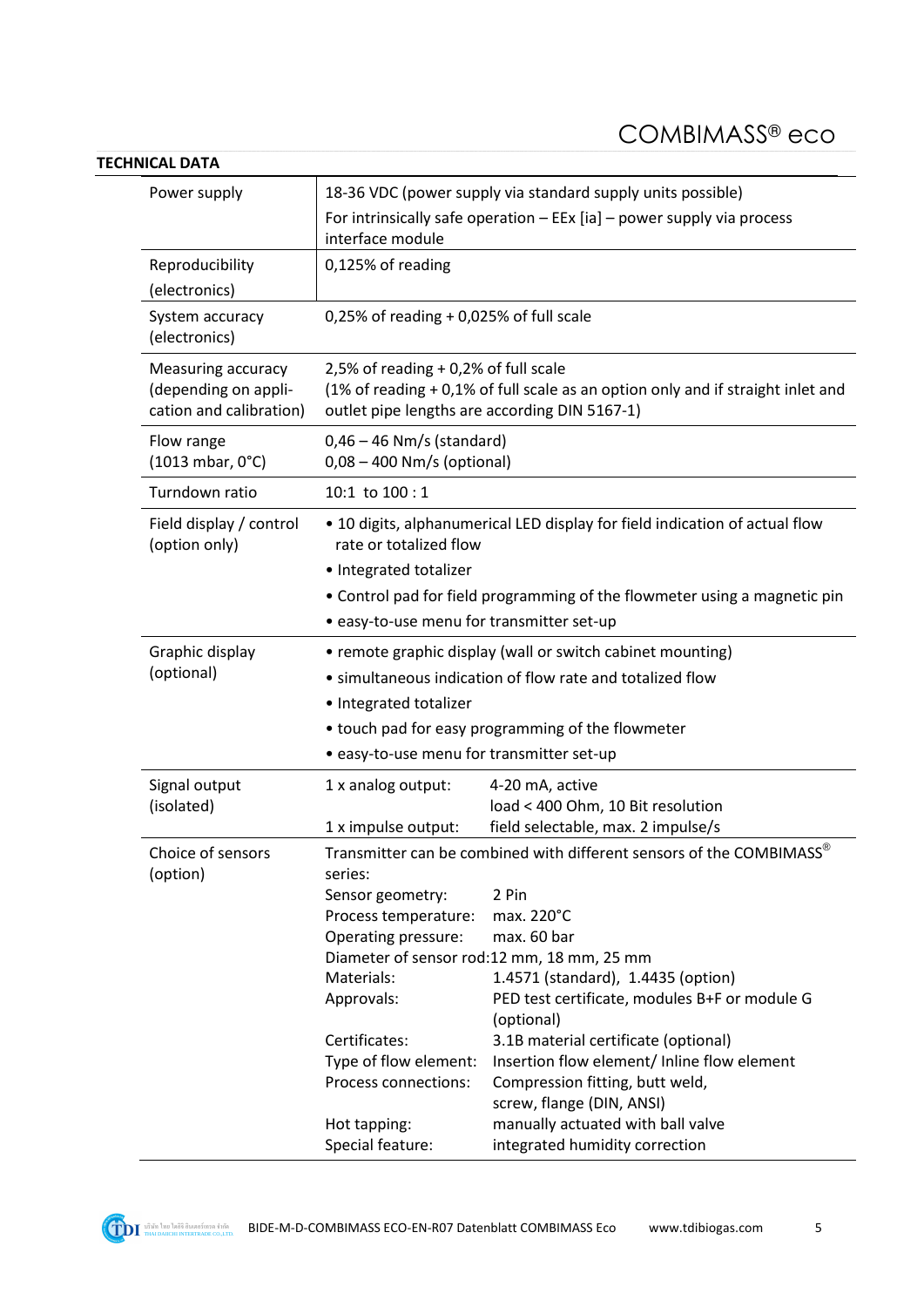### INLET AND OUTLET STRAIGHT PIPE RUNS

General information To achieve high accuracy in flow rate measurement as specified, consideration of sufficient inlet and outlet straight pipe runs according to DIN ISO 5167-1 is crucial during installation of the flow transmitter. Reasonable measuring results can also be achieved with shortened inlet and outlet straight pipe runs according to the specifications below.

> If sufficient inlet and outlet straight pipe runs are not available, please call factory. It might be possible to achieve the required measurement accuracy, if a special calibration can be carried out at our CAMASS® calibration centre by simulating the actual operating conditions, the range of flow rates and the piping.

Alternatively, the installation of a COMBIMASS<sup>®</sup> flow conditioner or use of multiple sensors may allow, to achieve accurate measuring results when straight inlet and outlet pipe run is restricted.

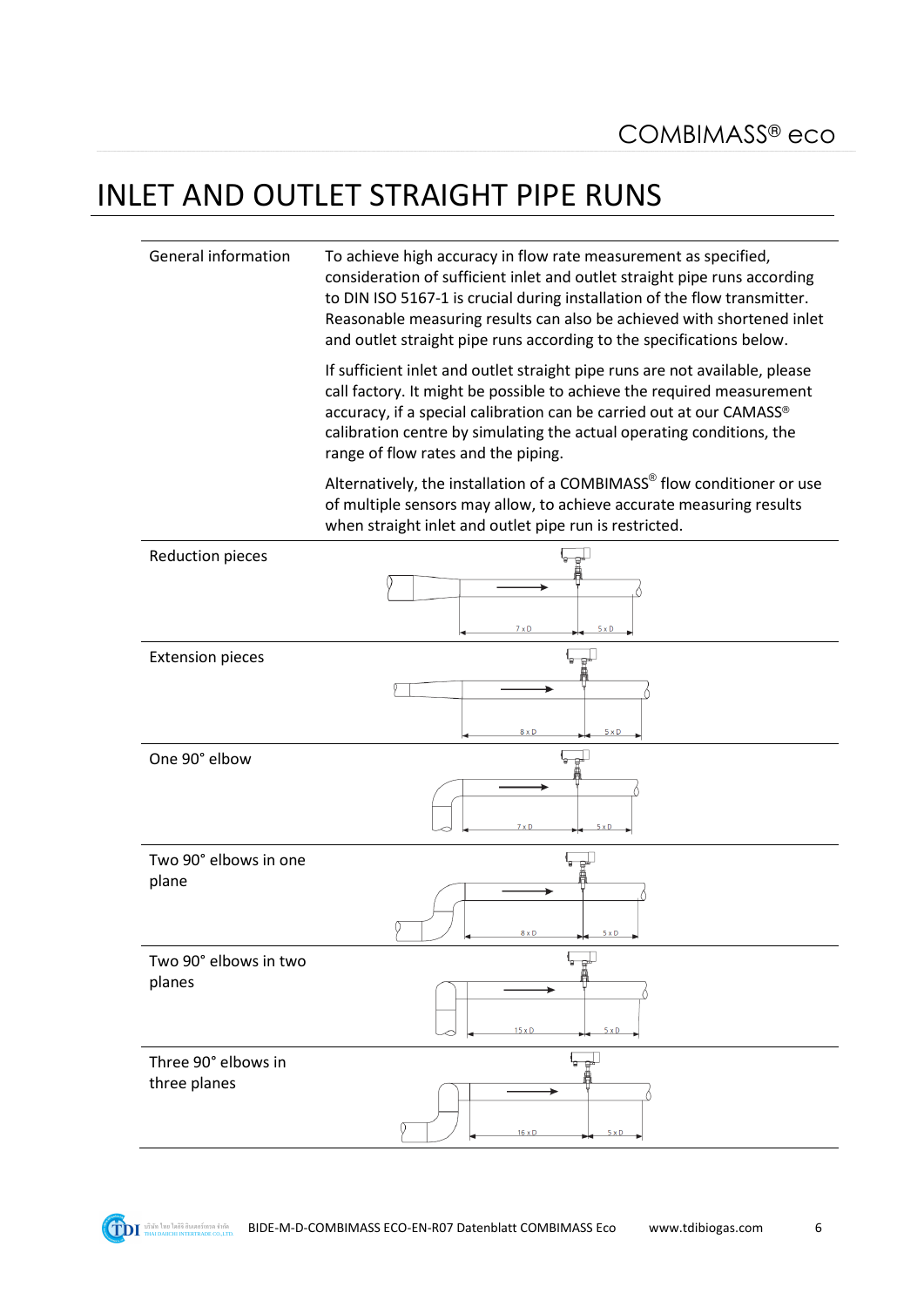$\overline{7}$ 

#### **DIMENSIONS**